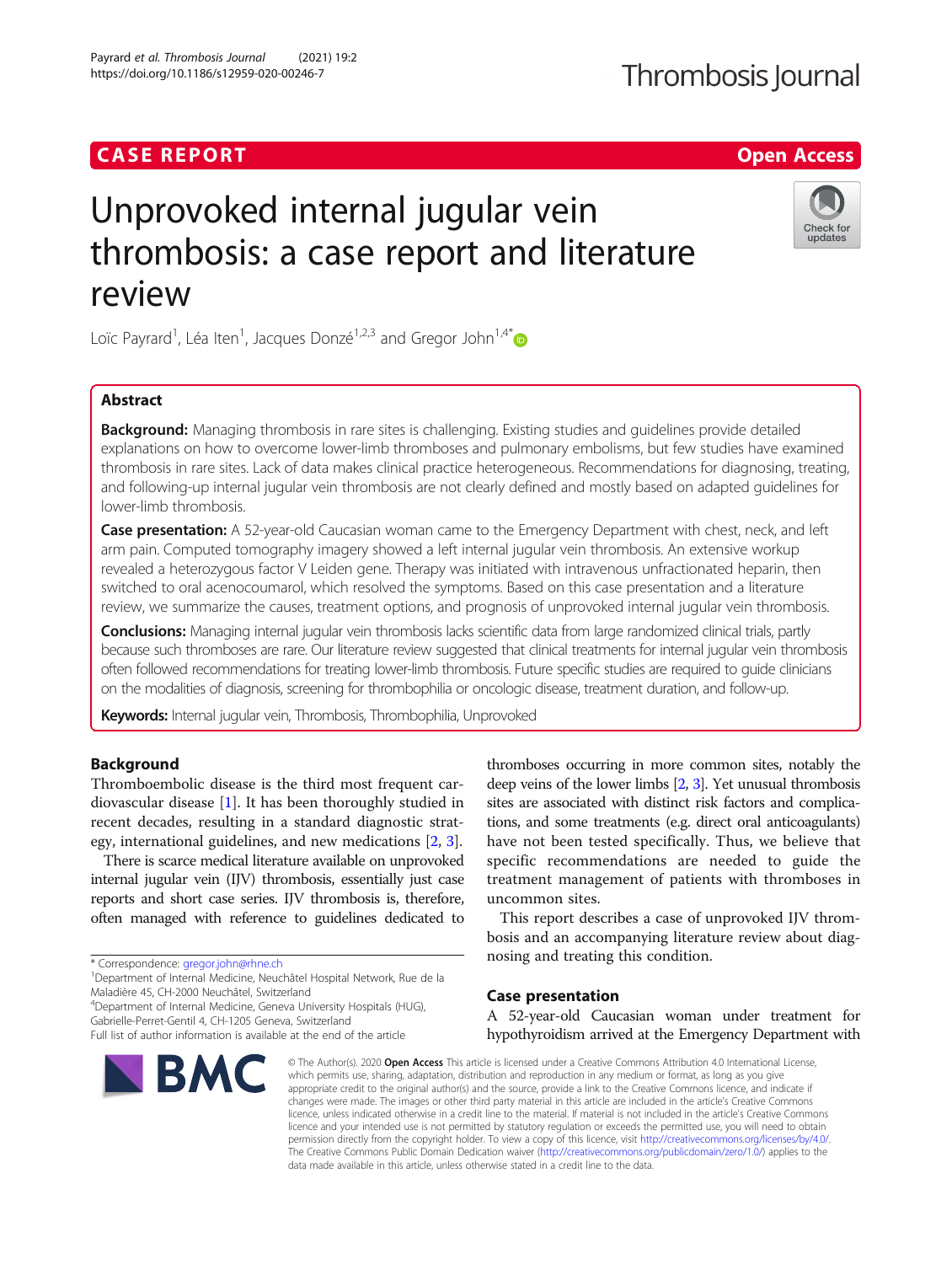constrictive chest pain that had been radiating into her left arm and cervical region for 1 week, accompanied by newonset dyspnea which had worsened 2 days before her medical visit. Her physical examination was unremarkable, except for high blood pressure (188/104 mmHg) and excess weight (body mass index = 28 kg/m2); a blood test showed a high D-dimer concentration (2170 μg/l). A computed tomography (CT) scan performed to exclude pulmonary embolism was inconclusive. However, fat infiltration around the left jugular-carotid led to a further investigation using neck ultrasound. This showed a thrombosis emerging from the base of the left subclavian vein and extending 11 centimeters into the IJV, sparing the cerebral vessels.

The patient described spontaneous hair loss and a 10 kg gain in weight over the previous year. She was taking levothyroxine but took no other medication or hormonal substitutes. There was no history of smoking, recent surgery, trauma, infectious disease, intravenous medical or recreational drug use, or past catheter insertion.

A chest CT scan and a colonoscopy revealed no cancer. A recent gynecological check-up consisting of a physical examination, a mammography, and a Pap smear found no pathology. A thyroid-stimulating hormone test and urinary cortisol were normal. Because of the patient's young age and no obvious risk factor for thromboembolic disease, we completed the investigations with a thrombophilia workup. Antinuclear antibodies were positive at 1:320, but without other criteria suggesting overt lupus [\[4\]](#page-7-0). Otherwise, antinucleoprotein antibodies (SSA, SSB, RNP, Sm, Scl70, Jo1), antinucleosome antibodies, anticardiolipin antibodies, and anti-B2-glycoprotein antibodies were negative. We did not test for lupus anticoagulant due to the patient's anticoagulation treatment and the risk of a false-positive [\[5\]](#page-7-0). Antithrombin, protein C, and protein S activity were within the normal ranges and were tested before the introduction of anticoagulant treatment. Only a heterozygous factor V Leiden gene (R506Q) was found positive. We concluded on the diagnosis of an unprovoked IJV thrombosis.

After 5 days of intravenous unfractionated heparin, symptoms rapidly regressed, allowing a switch to an oral anticoagulant (acenocoumarol). The patient was discharged home 1 week after admission. After 3 months, the decision to continue anticoagulation with acenocoumarol was taken according to European Society of Cardiology guidelines [\[2](#page-7-0)] for patients over 50 years old with unprovoked thrombosis and a low risk of major bleeding (HAS-BLED score for major bleeding risk = 1 due to hypertension, corresponding to a 3.4% risk [\[6](#page-7-0)]). 6 months after Emergency Department admission, the patient was symptom-free.

## Discussion and conclusions

We have described a patient presenting with unprovoked IJV thrombosis, heterozygous factor V Leiden gene, and

no other obvious risk factors. This rare thrombosis site reveals the limits of international guidelines based on large, randomized clinical trials mainly designed for deep-vein thrombosis in a limb or pulmonary embolism. There is, therefore, a lack of evidence which might guide clinicians in their workup and treatment of thrombosis in rare sites. Although, by their very nature, published case reports and case series provide biased information, exploring similar cases can be a first step (and sometimes the only one possible) towards collecting scientific evidence.

#### Medline research strategy

We searched Medline using the keywords (*spontaneous* OR unprovoked OR idiopathic OR primary AND internal jugular vein thrombosis AND English) and excluded reports of provoked IJV thrombosis to collect information on causes, treatment modalities, and complications. We retrieved 40 relevant articles in English (Table [1](#page-2-0)). These articles included 48 patients with unprovoked IJV from 17 countries, but mostly from Japan (9/40 articles). More than a third (17/48; 35%) were still truly idiopathic after the workup (Table [2](#page-6-0)).

#### Internal jugular vein thrombosis epidemiology

Upper-limb thrombosis accounts for a maximum of 10% of all deep-vein thromboses [\[2,](#page-7-0) [47\]](#page-8-0). IJV thrombosis is even less frequent, but epidemiological studies are lacking (other unusual sites for thrombosis, such as the mesenteric vein, account for 0.002–0.006% of all inpatient admissions) [\[48](#page-8-0)]. Overall, the most common causes of IJV thrombosis are cancer, central venous catheter placement, and ovarian hyperstimulation syndrome (OHS) [\[26](#page-8-0)]. IJV thrombosis can be provoked or unprovoked. The former accounts for four out of five cases  $[26]$  $[26]$  $[26]$ . Most IJV thromboses are secondary to central catheter or pacemaker placement, extrinsic compression (by a tumor or malformation), local infections (e.g., Lemierre disease), cervical trauma, or ENT cancer. Unprovoked IJV thrombosis is uncommon and has been associated with paraneoplastic disease, thrombophilia, OHS, and idiopathic IJV [[10](#page-8-0), [26](#page-8-0), [49](#page-8-0)–[51\]](#page-8-0). OHS is associated with thromboembolic complications, but their mechanisms are incompletely understood [\[52](#page-8-0)]. In addition to the usual hemostatic changes during pregnancy [\[53](#page-8-0)], OHS can cause increased levels of coagulation factors [\[54\]](#page-8-0).

#### Clinical presentation

The spectrum of potential clinical presentations is broad, ranging from asymptomatic disease to diffuse and nonspecific pain. Neck pain and swelling are the most frequent symptoms, found in 24/48 patients (50%). IJV thrombosis is a serious event, with a potentially fatal outcome, but complications in IJV thrombosis have seldom been reported [[55](#page-8-0)]. Pulmonary embolism was reported in 3 cases (6%). Surprisingly, there were no cases describing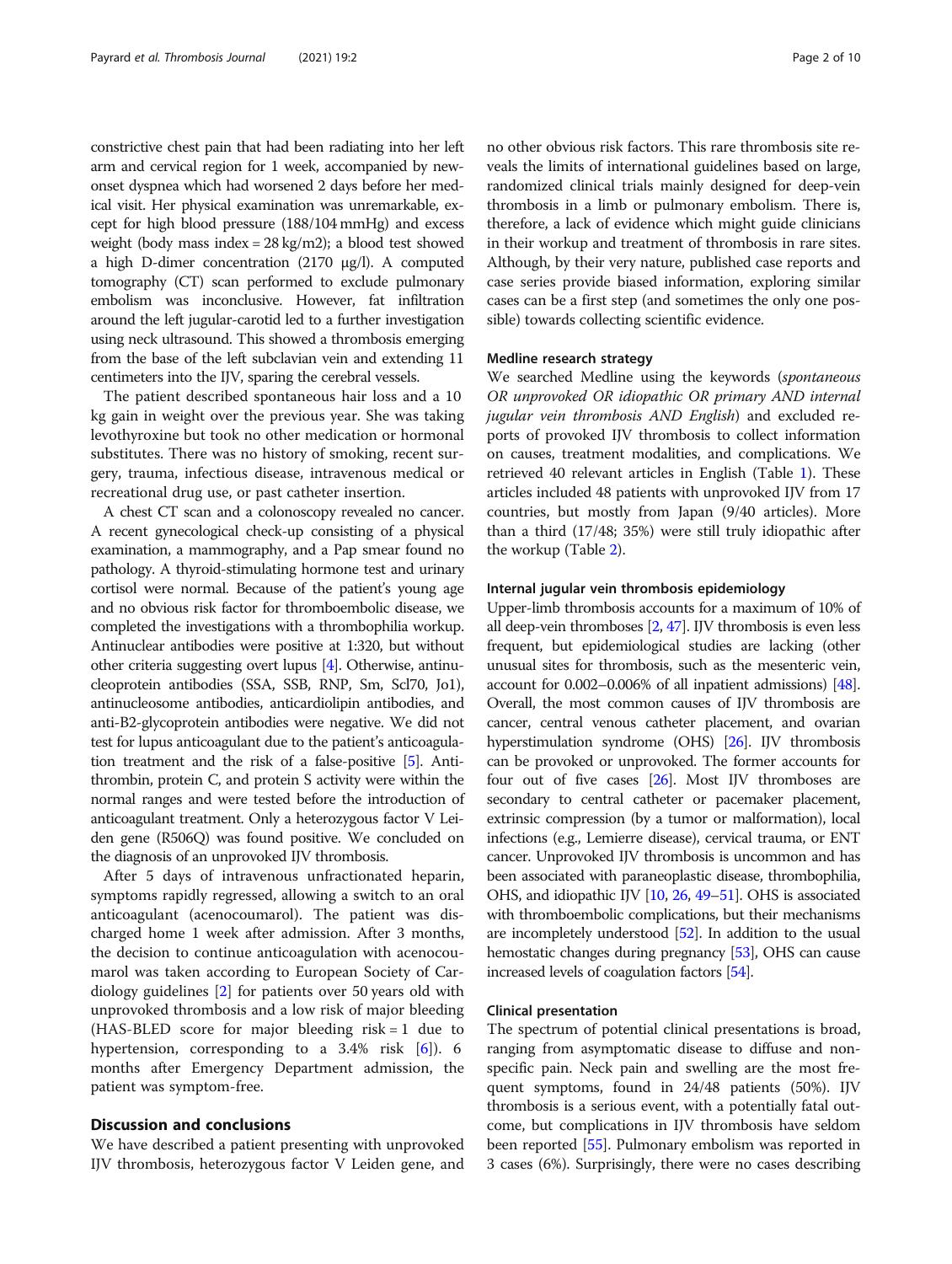<span id="page-2-0"></span>

| Author, journal,<br>year [ref]                         | Country         | ng<br>No          | Age            | Gender<br>(F/M)  | Thrombosis<br>location                                       | closed in the second through the second that is a second that is a second through the second of the second through the second through the second through the second through the second through the second through the second t<br>Associated factors | Imag-ing                  | Symptoms                                                        | Treatment (type and<br>length)                                                                                      | Complication       |
|--------------------------------------------------------|-----------------|-------------------|----------------|------------------|--------------------------------------------------------------|------------------------------------------------------------------------------------------------------------------------------------------------------------------------------------------------------------------------------------------------------|---------------------------|-----------------------------------------------------------------|---------------------------------------------------------------------------------------------------------------------|--------------------|
| Payrard et al.<br>2020                                 | Switzerland     |                   | 52             | $\sqcup$         | Left IV                                                      |                                                                                                                                                                                                                                                      | 运<br>$^{+}$<br>$\leq$     | Painful neck swelling                                           | 5<br>days and acenocoumarol<br>Intravenous heparin for<br>prolonged                                                 |                    |
| Cureus, 2020 [7]<br>Algoblan et al,                    | Arabia<br>Saudi |                   | 89             | Σ                | subclavian and<br>axillary vein<br>Right IV,                 | Liver transplant                                                                                                                                                                                                                                     | $US + CI$                 | Right chest, flank<br>and back pain                             | Enoxaparin 1 mg/kg twice<br>daily                                                                                   |                    |
| Thrombolysis,<br>Pratt et al., J<br>2020 [8]<br>Thromb | USA             |                   | $\overline{c}$ | Щ                | transverse and<br>sigmoid sinus<br>Left IV,                  | Nitrous oxide abuse                                                                                                                                                                                                                                  | <b>MRI</b>                | weakness and falls<br>hallucinations,<br>Confusion,             | LMWH (duration not<br>describe)                                                                                     |                    |
| Cureus, 2019 [9]<br>Agrawal et al.,                    | USA             |                   | $\mathcal{Z}$  | Щ                | Right IV and<br>subclavian vein                              |                                                                                                                                                                                                                                                      | $\leq$                    | extremity and right<br>facial swelling<br>Right upper           | Intravenous heparin for 2<br>days and Apixaban for 6<br>months                                                      |                    |
| Hahn et al., Auris<br>Nasus Larynx,<br>2019 [10]       | Germany         | 3/41 <sup>a</sup> | SO,<br>54,8    | 2 F, 1 M         | Internal jugular<br>vein (side not<br>describe)              | diseases, 2 central-venous<br>(compression and distant<br>disease), 14 inflammatory<br>3 idiopathic, 22<br>paraneoplastic<br>catheter                                                                                                                | $US + CI$                 | Asymptomatic                                                    | $\sim$<br>months / Rivaroxaban for<br>Apixaban 5 mg (duration<br>Rivaroxaban 20 mg for 2<br>not describe)<br>months |                    |
| eNeurologicalSci,<br>Matsuda et al.,<br>2018 [11]      | Japan           |                   | $\overline{z}$ | Σ                | Right IV                                                     | Pseudotumor cerebri and<br>Lung cancer                                                                                                                                                                                                               | Veinography<br>$-15$      | Not describe                                                    | Warfarin, 3 mg/day                                                                                                  |                    |
| Manag, 2018 [12]<br>Al-Zoubi, Vasc<br>Health Risk      | Jordan          |                   | $\ddot{4}$     | Щ                | Right IJV                                                    | Antiphospholipid syndrome                                                                                                                                                                                                                            | $US + CI$                 | Painful neck swelling                                           | LMWH for 3 months and<br>long-term warfarin                                                                         |                    |
| Jendoubi, Saudi J<br>Anaesth, 2017<br>$[13]$           | Arabia<br>Saudi |                   | 75             | Σ                | Right IV                                                     |                                                                                                                                                                                                                                                      | $\leq$                    | Exacerbation of<br>COPD                                         | Not describe                                                                                                        | Pulmonary embolism |
| Intern Med, 2017<br>Toratani et al.,<br>$[14]$         | neder           |                   | 45             | Σ                | brachiocephalic<br>subclavian and<br>Left IJV<br>vein        | Gastric cancer                                                                                                                                                                                                                                       | $US + CT$                 | side of his neck and<br>Swelling of the left<br>left upper limb | Unfractionated heparin for<br>Edoxaban (60 mg/day,<br>7 days and long-term<br>orally)                               |                    |
| Intern Med, 2016<br>Nomura et al.,<br>[15]             | Japan           |                   | $\overline{C}$ | $\sqcup\!\sqcup$ | Left IV                                                      |                                                                                                                                                                                                                                                      | $\overline{C}$            | Dyspnea                                                         | Anticoagulation therapy<br>for 2 weeks                                                                              | Pulmonary embolism |
| Bandara et al., J<br>Med Case Rep,<br>2016 [16]        | Sri Lanka       |                   | 75             | Σ                | Left IJV, external<br>jugular and<br>brachiocephalic<br>vein | Prostate carcinoma                                                                                                                                                                                                                                   | $US + CI$                 | supraclavicular fossa<br>Painless swelling of<br>the left       | Intravenous heparin and<br>long-term oral warfarin                                                                  |                    |
| Perfusion, 2015<br>[17]<br>Efe et al.,                 | Turkey          |                   | $\overline{0}$ | Щ                | Right IJV                                                    |                                                                                                                                                                                                                                                      | $+5$ + $-5$<br><b>NRI</b> | Pain and swelling of<br>the right side of the<br>neck           | Enoxaparin and warfarin<br>for 6 months                                                                             |                    |

Table 1 Case reports and case series of unprovoked internal jugular vein thrombosis Table 1 Case reports and case series of unprovoked internal jugular vein thrombosis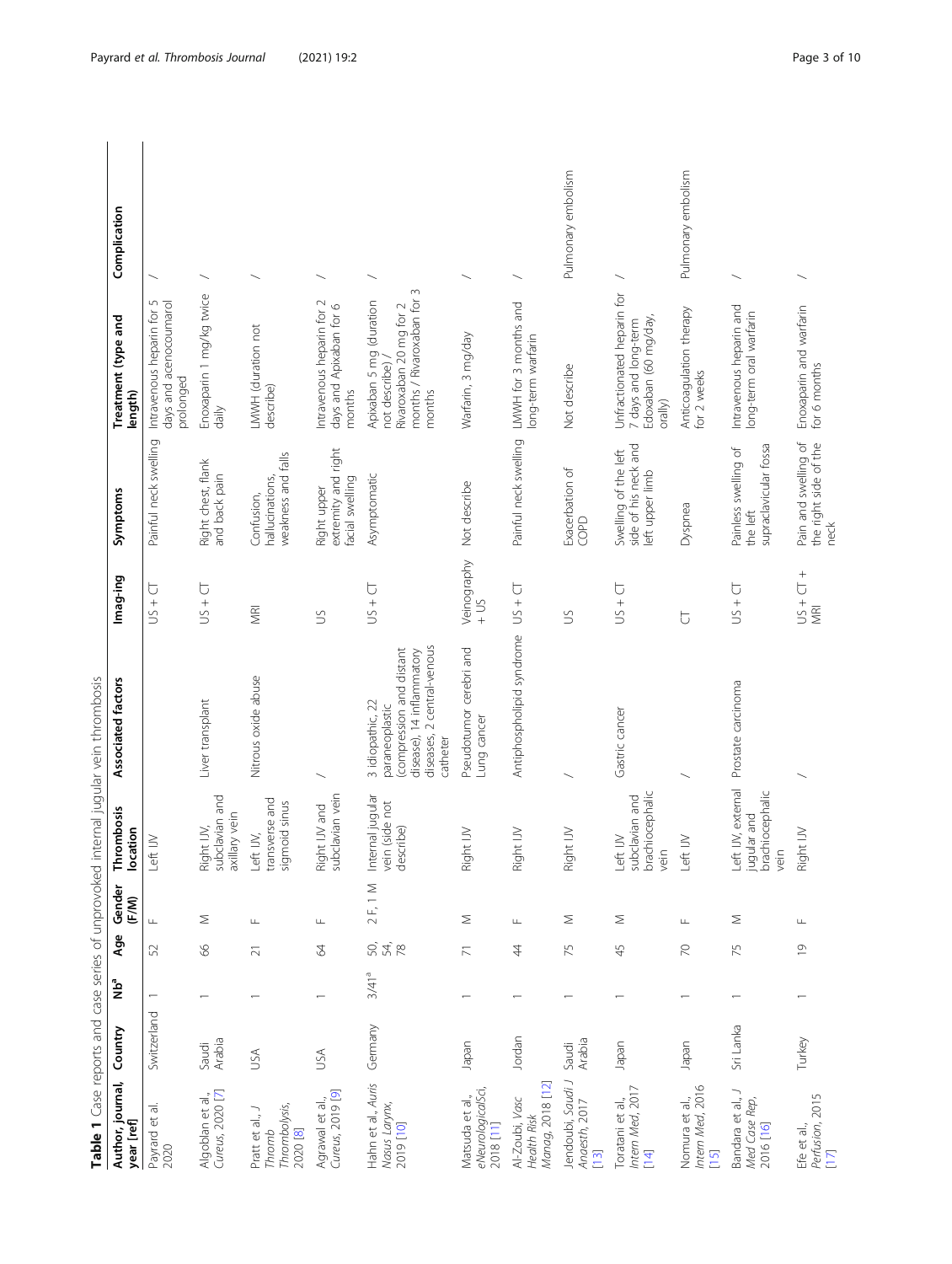|                                                                  |             |                          |                    |                              |                                                        | Table 1 Case reports and case series of unprovoked internal jugular vein thrombosis (Continued)  |                        |                                                                                                       |                                                                                          |                                                                                                  |
|------------------------------------------------------------------|-------------|--------------------------|--------------------|------------------------------|--------------------------------------------------------|--------------------------------------------------------------------------------------------------|------------------------|-------------------------------------------------------------------------------------------------------|------------------------------------------------------------------------------------------|--------------------------------------------------------------------------------------------------|
| Author, journal,<br>year [ref]                                   | Country     | าใ⊵<br>Z                 | Age                | Gender<br>(F/M)              | Thrombosis<br>location                                 | Associated factors                                                                               | Imag-ing               | Symptoms                                                                                              | Treatment (type and<br>length)                                                           | Complication                                                                                     |
| Onishi et al., Case<br>Rep Nephrol Dial,<br>2015 [18]            | Japan       |                          | 99                 | Σ                            | subclavian vein<br>Left IJV and                        | Nephrotic syndrome                                                                               | Ğ                      | Swelling of the<br>upper limb                                                                         | (duration not describe)<br>Heparin and warfarin                                          |                                                                                                  |
| Van den Broek et<br>al., Neth J Med,<br>2014 [19]                | Netherlands | $\overline{\phantom{0}}$ | $^{28}$            | $\sqcup\!\sqcup$             | ht IV<br>Rigi                                          | Borderline ovarian tumour                                                                        | $US + MR$              | Mass in the right<br><b>neck</b>                                                                      | (duration not describe)<br>Tinzaparin 0.9 ml daily                                       |                                                                                                  |
| Med, 2014 [20]<br>Case Rep Vasc<br>Altintas et al.,              | Turkey      |                          | 42                 | $\sqcup$                     | Bilateral IJV                                          | mutation and protein C<br>Inherited coagulopathy<br>(homozygous MTHFR<br>deficiency)             | $US + MR$              | Asymptomatic                                                                                          | LMWH and long-term<br>warfarin                                                           | Recurrent thrombosis<br>(lower limb DVT)                                                         |
| Anaesthesiol Clin<br>Pharmacol, 2013<br>Ghatak et al., J<br>[21] | India       |                          | $\overline{\sim}$  | Щ                            | Right IJV and<br>subclavian vein                       | Leiden mutation, activated<br>factor C resistance and<br>Homozygous Factor V<br>Dengue infection | $\leq$                 | Septic shock and<br>encephalopathy                                                                    | and warfarin (duration not<br>Unfractionated heparin<br>describe)                        |                                                                                                  |
| Papay et al., J<br>Crohns Colitis,<br>2013 [22]                  | Austria     | $1/157^{a}$              | $\lessgtr$         | $\stackrel{\triangle}{\geq}$ | (side not<br>describe)<br>$\geq$                       | Inflammatory bowel disease                                                                       | Not describe           | Not describe                                                                                          | Not describe                                                                             | (venous arm thrombosis)<br>Recurrent thrombosis                                                  |
| Intern Med, 2013<br>Kunimasa et al.,<br>231                      | Japan       |                          | $\approx$          | $\sqcup$                     | Left IV                                                | Lung cancer (Trousseau's<br>syndrome)                                                            | $\overline{\cup}$      | Painful swelling left<br>side of the neck                                                             | Not describe                                                                             |                                                                                                  |
| Honma et al., J<br>Echocardiogr,<br>2011 [24]                    | Japan       |                          | \$                 | $\sqcup$                     | jugular vein<br>Left internal                          |                                                                                                  | $US + CT$              | Dizziness                                                                                             | Oral warfarin (duration not<br>describe)                                                 |                                                                                                  |
| Neurosurg Spine,<br>Ishida et al.,<br>2011 [25]                  | Japan       |                          | S6                 | Щ                            | Left internal<br>jugular vein                          | Cervical spontaneous spinal<br>epidural hematoma                                                 | Angiography<br>$MRI +$ | Pain of the back of<br>the head and neck                                                              | / (because of the<br>hematoma)                                                           |                                                                                                  |
| Gbaguidi et al.,<br>QM, 2011 [26]                                | France      | 5/29 <sup>a</sup>        | $\widetilde{\geq}$ | $\lessgtr$                   | 4/29 Bilateral IJV<br>7/29 Right IJV<br>18/29 Left IJV | 24/29: secondary IJV<br>5/29: idiopathic IJV                                                     | $US + CI$              | arm oedema, pain,<br>superficial varicose<br>Cervical oedema,<br>erythrocyanosis,<br>collateral veins | 2 UFH, 7 LMWH, followed<br>(20), Median duration: 6<br>by oral anticoagulation<br>months | 3/29: pulmonary embolism<br>syndrome (secondary IJV)<br>12/29: post thrombotic<br>(secondary IV) |
| Kaohsiung J Med<br>Serinken et al.<br>Sci, 2010 [27]             | Turkey      |                          | $\overline{5}$     | $\sqcup$                     | ht IW<br>Rig                                           |                                                                                                  | $US + CT$              | Painless swelling in<br>the right anterior<br>side of the neck                                        | LMWH and oral warfarin                                                                   |                                                                                                  |
| Snijders et al., Eur<br>J Gynaecol Oncol,<br>2010 [28]           | Netherlands | $\overline{\phantom{0}}$ | 52                 | Щ                            | ht IW<br>Rig                                           | Non-hodgkin's lymphoma<br>of both ovaries                                                        | $US + CT$              | Swelling of the ride<br>side of the neck                                                              | UFH and oral coumarin<br>(duration not describe)                                         |                                                                                                  |
| Handley et al., Int<br>J Otolaryngol,<br>2010 [29]               | $\leq$      |                          | $\infty$           | Σ                            | Right IJV vein<br>and sigmoid<br>sinus                 | Collet-Sicard Syndrome<br>secondary to IJV<br>thrombosis                                         | $CT + MR$              | pain, dysphagia and<br>Right sided neck<br>dysphonia                                                  | Not describe                                                                             |                                                                                                  |
| Emerg Med, 2009<br>Leibman et al, J<br>30                        | Israel      |                          | $\overline{3}$     | Щ                            | ht IW<br>Rigi                                          | Ovarian hyperstimulation<br>syndrome                                                             | $\leq$                 | Pain and swelling of<br>the right side of the<br><b>neck</b>                                          | LMWH (duration not<br>describe)                                                          |                                                                                                  |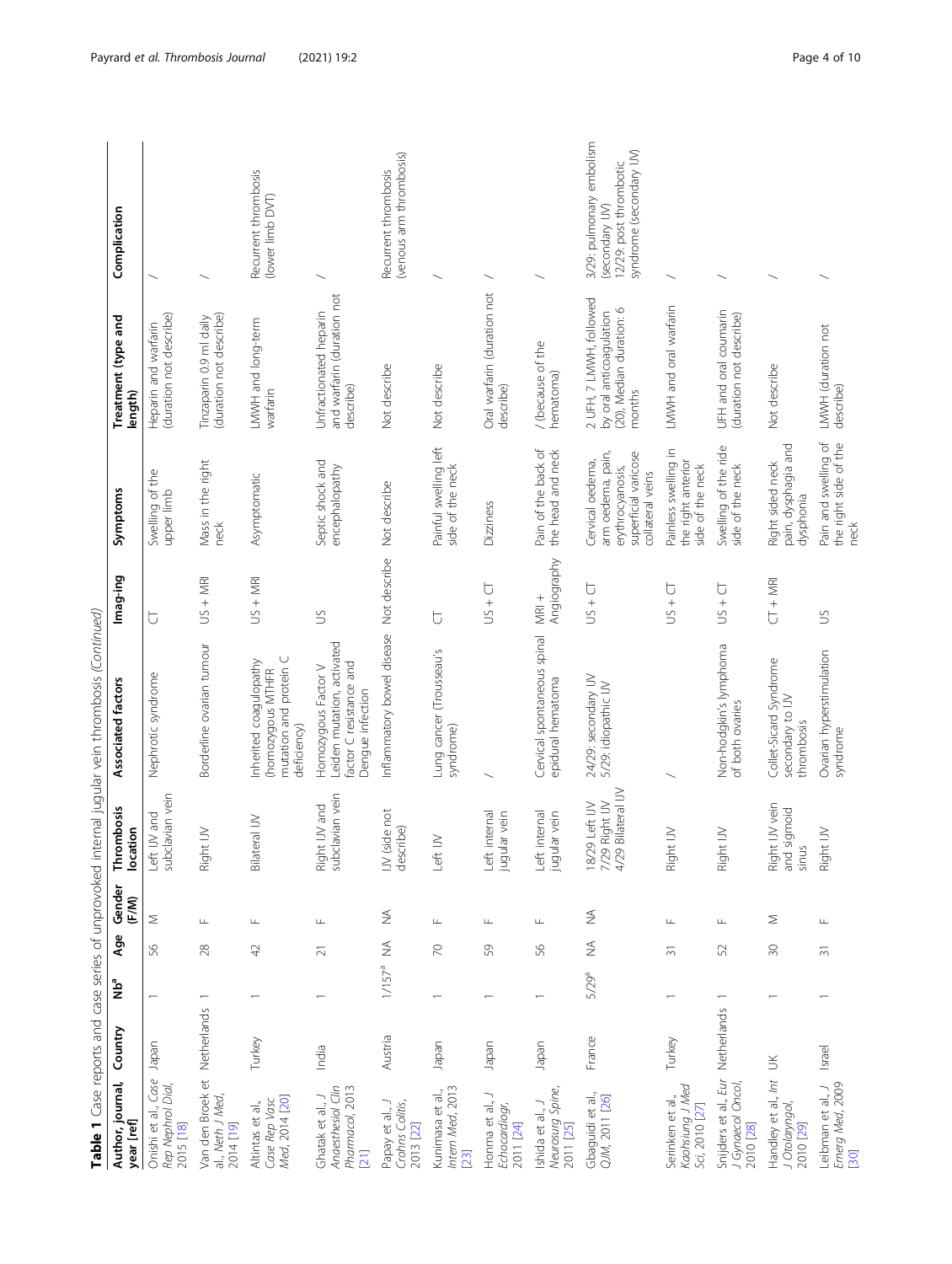|                                                                     |                   |                         |                         |                  |                                                          | Table 1 Case reports and case series of unprovoked internal jugular vein thrombosis (Continued) |                              |                                                                                                        |                                                                                                                               |                                             |
|---------------------------------------------------------------------|-------------------|-------------------------|-------------------------|------------------|----------------------------------------------------------|-------------------------------------------------------------------------------------------------|------------------------------|--------------------------------------------------------------------------------------------------------|-------------------------------------------------------------------------------------------------------------------------------|---------------------------------------------|
| Author, journal,<br>year [ref]                                      | Country           | <b>P</b> <sub>d</sub> N | Age                     | Gender<br>(F/M)  | Thrombosis<br>location                                   | Associated factors                                                                              | Imag-ing                     | Symptoms                                                                                               | Treatment (type and<br>length)                                                                                                | Complication                                |
| Chlumsky et al.,<br>Acta Cardiol<br>2009 [31]                       | Republic<br>Czech |                         | $\overline{\circ}$      | Σ                | Right IV                                                 |                                                                                                 | $\leq$                       | Swelling of the right<br>side of the face                                                              | LMWH and warfarin for 6<br>months                                                                                             |                                             |
| Laryngol Otol,<br>Pata et al., J<br>2008 [32]                       | Turkey            | $\sim$                  | 58,                     | $\mathbb{E}$ M   | $\geq$<br>tet.                                           | Breast and lung cancer                                                                          | MRI / CT                     | neck / Painless mass<br>of the left neck and<br>the left side of the<br>Painful swelling of<br>dyspnea | treatment because patient<br>UFH + oral VKA (duration<br>not described) / No<br>died of cancer                                |                                             |
| Mori et al., Clin<br>Hemost, 2008<br>Appl Thromb<br>$[33]$          | Japan             |                         | $\frac{\infty}{\infty}$ | Щ                | brachiocephalic<br>and subclavian<br>Left IV,<br>vein    | Primary Mediastinal Large<br>(Trousseau's syndrome)<br>B-Cell lymphoma                          | $\cup$                       | General fatigue and<br>dyspnea                                                                         | Dalteparin (duration not<br>describe)                                                                                         |                                             |
| Kikuchi et al., Br J<br>Radiol, 2004 [34]                           | Japan             |                         | 99                      | Σ                | external jugular<br>Left IJV and<br>vein                 |                                                                                                 | G<br>U<br>+<br>U<br>C<br>PET | Swelling around the<br>left parotid gland                                                              | / (treated with antibiotics)                                                                                                  |                                             |
| Cheang et al., J<br>Laryngol Otol,<br>2004 [35]                     | $\leq$            |                         | $\overline{4}$          | Σ                | Bilateral IJV                                            | lymphadenopathy<br>Malignant                                                                    | ₽<br>$US +$                  | Diffuse swelling and<br>stiffness of the neck                                                          | UFH (type and duration<br>not describe)                                                                                       |                                             |
| Otorhinolaryngol,<br>Unsal et al., Eur<br>2003 [36]<br><b>Arch</b>  | Turkey            |                         | $\frac{8}{3}$           | Σ                | ht IW<br>Rig                                             | Lung and prostate cancer                                                                        | $US + CT$                    | Pain and swelling of<br>the right side of the<br>neck                                                  | UFH and oral coumarin<br>(duration not describe)                                                                              |                                             |
| Khandekar et al.,<br>Angiology, 2003<br>[37]                        | India             |                         | $\approx$               | Σ                | Bilateral IJV                                            | Protein S Deficiency                                                                            | $\overline{C}$               | Swelling of face,<br>neck and both<br>upper limbs                                                      | Anticoagulation + aspirin<br>150 mg/day                                                                                       |                                             |
| Fibrinolysis, 2001<br>Thomas et al.,<br><b>Blood Coagul</b><br>[38] | $\leq$            |                         | 29                      | $\sqcup$         | ht IW<br>Rigi                                            | Protein S deficiency                                                                            | $\leq$                       | Pain of the right<br>side of the neck                                                                  | mg and Dalteparin 5000 UI<br>Ul twice daily + aspirin 75<br>UFH and Dalterapin 6000<br>twice daily (duration not<br>describe) |                                             |
| Noortgate, Acta<br>Clin Belg, 2000<br>Van den<br>[39]               | Belgium           |                         | 88                      | Щ                | ht IW<br>Rigi                                            | Colorectal adenocarcinoma                                                                       | $US + CT$                    | Pain and swelling of<br>the side of the neck                                                           | anticoagulation (type not<br>describe) for 3 months<br>LMWH and oral                                                          |                                             |
| Todros et al.,<br>Hum Reprod,<br>1999 [40]                          | Italy             |                         | $\Im$                   | $\sqcup\!\sqcup$ | humeral veins<br>axillary and<br>subclavian,<br>Left IW, | Ovarian hyperstimulation<br>syndrome                                                            | $\leq$                       | Pain and swelling of<br>the left arm and<br>neck                                                       | back to heparin (5 weeks)<br>warfarin (13 weeks) and<br>Heparin (2 weeks) and                                                 |                                             |
| Laryngol Otol,<br>1996 [41]<br>Kalan et al., J                      | $\leq$            |                         | 59                      | Σ                | Left IJV                                                 | (primary lesion not found)<br>Squamous cell carcinoma                                           | $US + CI$                    | Hoarseness                                                                                             | (stopped because patient<br>died)<br>describe) for 2 months<br>Heparin (type not                                              | Death (related or not<br>to IV thrombosis?) |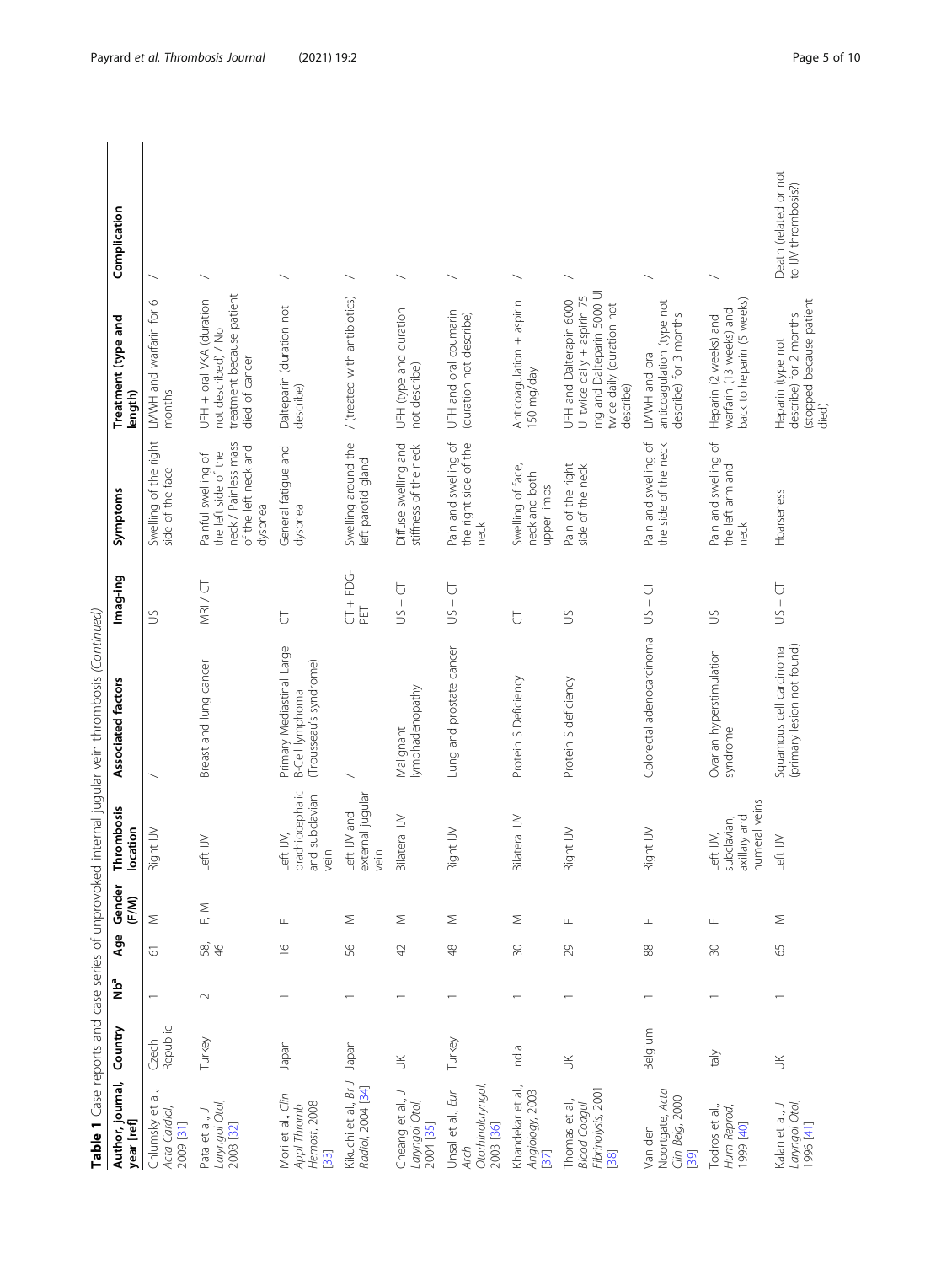| Author, journal, Country<br>year [ref]                       |           | م<br>Z |               | (F/M) | Age Gender Thrombosis<br>location | Associated factors                                                                                                                                                                                                | Imag-ing          | Symptoms                                                                     | Treatment (type and<br>length)                                              | Complication                                                      |
|--------------------------------------------------------------|-----------|--------|---------------|-------|-----------------------------------|-------------------------------------------------------------------------------------------------------------------------------------------------------------------------------------------------------------------|-------------------|------------------------------------------------------------------------------|-----------------------------------------------------------------------------|-------------------------------------------------------------------|
| Aust N Z J Surg,<br>Holland et al.,<br>1996 [42]             | Australia |        |               |       | Right IV                          | Antiphospholipid syndrome CT                                                                                                                                                                                      |                   | Pain and swelling of Heparin (type not<br>neck                               | the right side of the describe) and long-term<br>oral warfarin              |                                                                   |
| Gynecol Oncol,<br>Hines et al.,<br>1995 [43]                 | SA        |        | 49            |       | subclavian vein<br>Left IV +      | Ovarian and endometrial<br>adenocarcinoma                                                                                                                                                                         | $-15 + 51$<br>WRI | Pain and swelling of Heparin + warfarin<br>the left side of the<br>neck      | (duration not describe)                                                     | Pulmonary embolism                                                |
| Langlieb et al.,<br>Gynecol Oncol,<br>1992 [44]              | SÁ        |        | $\frac{4}{6}$ |       | Left IJV                          | Leiomyosarcoma of the<br>omentum                                                                                                                                                                                  | 运                 | Pain of the left side<br>of the neck                                         | Not describe                                                                | Not describe                                                      |
| Carrington et al.,<br>Postgrad Med J,<br>1988 [45]           | $\leq$    |        | 56,<br>59     | F, M  | l Right IJV<br>I Left IJV         | Invasive carcinoid and<br>mesothelioma                                                                                                                                                                            | 运                 | Painful and neck<br>swelling                                                 | acenocoumarol (duration<br>not describe)<br>Heparin and                     | extension to the left<br>Patient with left IV:<br>subclavian vein |
| Ann Otol Rhinol<br>Kennedy et al.,<br>Laryngol, 1987<br>[46] | USA       |        | 77            |       | Left IJV                          |                                                                                                                                                                                                                   | ੮                 | Nagging sensation<br>inferior left side of<br>of fullness in the<br>her neck | oral warfarin for 3 months<br>describe) for 1 week and<br>Heparin (type not |                                                                   |
|                                                              |           |        |               |       |                                   | Search results = 197 (on 31.03.2020). Advanced Search Builder: spontaneous OR unprovoked OR idiopathic OR primary AND internal iugular vein thrombosis AND Englishflangi Sort by: Best March. Exclusion criteria: |                   |                                                                              |                                                                             |                                                                   |

and case series of unprovoked internal jugular vein thrombosis (Continued) Table 1 Case reports and case series of unprovoked internal jugular vein thrombosis (Continued) Table 1 Case reports

Search results = 197 (on 31.03.2020). Advanced Search Builder: spontaneous OR unprovoked OR idiopathic OR primary AND internal jugular vein thrombosis AND English[lang] Sort by: Best Match. Exclusion criteria: ÷. Search results = 197 (on 31.03.2020). Advanced Search Builder: spontaneous OR unprovoked OR idiopathic OR primary AND internal jugular vein thrombosis AND English[lang] :<br>article not directly related to the topic. Exclusio article not directly related to the topic. Exclusion's criteria: papers non-directly linked with the topic, after death discovery, pediatric cases (< 16 years old), non-English papers NA not assessed, LMWH Low molecular weight heparin, UFH unfractionated heparin, VKA vitamin K anticoagulation

Number of cases of idiopathic cases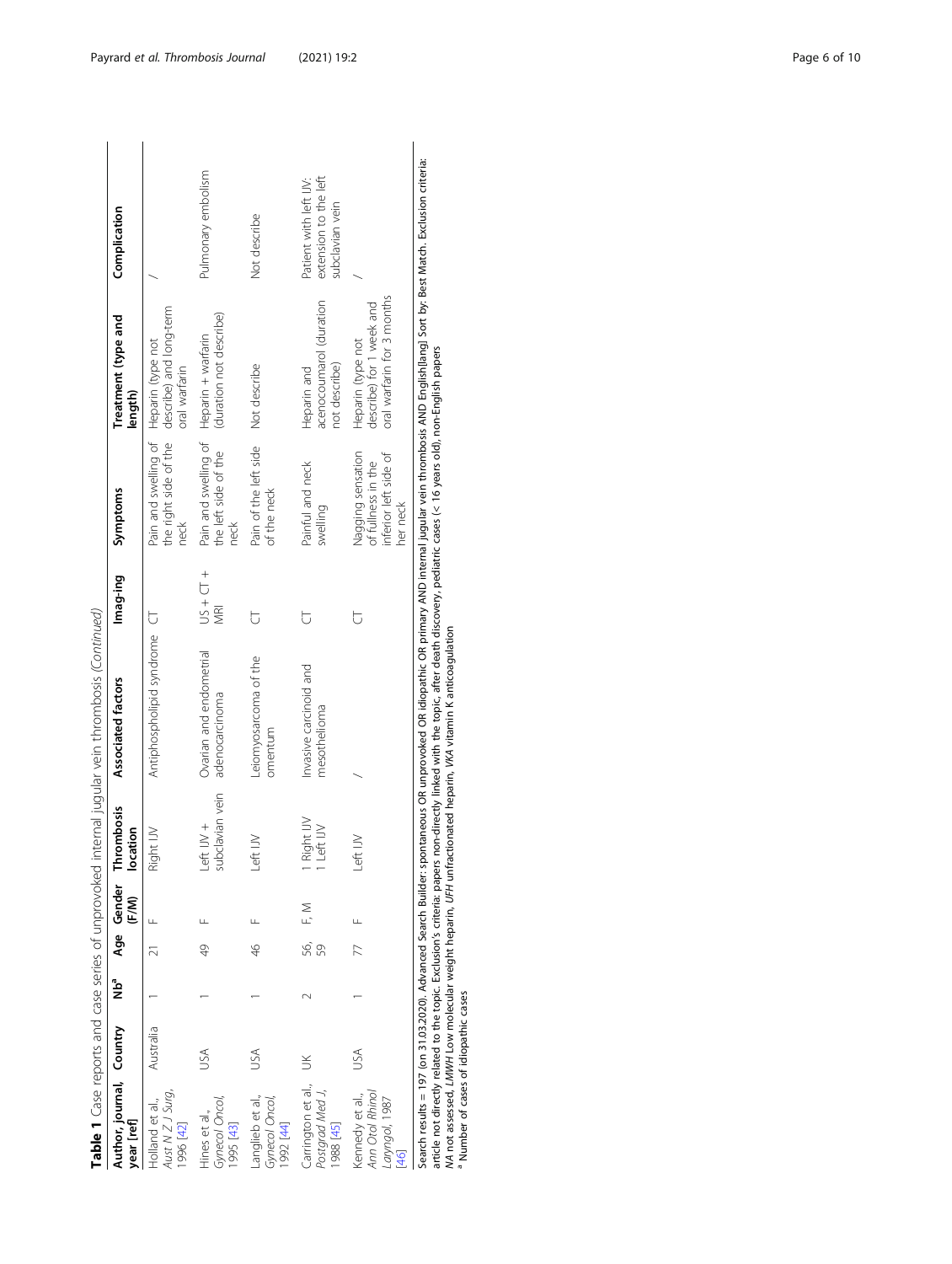<span id="page-6-0"></span>**Table 2** Etiologies of patients ( $N = 48$ ) diagnosed with unprovoked IJV (based on a literature review)

| <b>Etiology</b>                         | Number (%) |
|-----------------------------------------|------------|
| Idiopathic                              | 17 (35.4)  |
| Paraneoplastic disease                  | 16 (33.3)  |
| Coagulopathy                            | 4(8.3)     |
| Ovarian hyperstimulation syndrome (OHS) | 2(4.2)     |
| Antiphospholipid syndrome               | 2(4.2)     |
| Other causes                            | 7(14.6)    |

neurological complications. The risk of recurrent IJV thrombosis is unknown since the follow-up of published cases was generally interrupted after 3 to 6 months (Table [1\)](#page-2-0).

#### Diagnostic testing

D-dimer concentrations have excellent negative predictive value, even for deep-vein thrombosis of the upper extremities. However, D-dimer concentrations have not been validated with IJV thrombosis because of the lack of prospective outcome trials. Lower D-dimer sensitivity in IJV thrombosis could be an issue, resulting in higher false-negative rates, which could lead to fatal consequences [[56,](#page-8-0) [57](#page-8-0)].

Performance of imaging to diagnosis IJV is unknown. The majority of reports used ultrasonography often completed with CT (21/48; 43.8%). In cases of unprovoked IJV thrombosis, oncological disease and thrombophilia should be screened for since they are more common than in cases of lower-body thrombosis. Indeed, these conditions are frequently associated with IJV thrombosis (Table 2).

Thrombophilia is defined as a hereditary or acquired genetic abnormality predisposing the patient to thromboembolic events [[58\]](#page-8-0). The F5 R506Q gene (the factor V Leiden mutation) is the most common prothrombotic gene mutation in Caucasians [[59\]](#page-8-0), affecting 3–7% of this population. It is a gain-of-function mutation in the procoagulant factors. The annual incidence of venous thromboembolism (VTE) in heterozygous carriers of the factor V Leiden mutation is approxi-mately 0.45% [[60\]](#page-9-0).

Middeldorp et al. recommended not routinely screening for hereditary thrombophilia as it does not affect most patients' clinical management, and long-term anticoagulation is generally recommended for patients with unprovoked thrombosis [\[58\]](#page-8-0). Thrombophilia screening is only recommended for young (age < 50) patients with a VTE, in cases of recurrent VTE, and in cases involving a family history of VTE [\[61\]](#page-9-0). Hereditary thrombophilia does not significantly increase the risk of recurrence (relative risk from 1.4–2.5, depending on the type of mutation [[61](#page-9-0)]), and anticoagulation treatment should be stopped after 3 months in the absence of risk factors such as cancer. American guidelines also propose anticoagulation cessation after 3 months [\[3](#page-7-0)]. European guidelines propose individual assessments of the risks of recurrence and major bleeding in order to decide on whether anticoagulation treatment should continue [\[2\]](#page-7-0). In the present case, we chose to screen for thrombophilia and cancer because the thrombosis was unprovoked and located in an unusual site. The patient's borderline age was also taken into account in accordance with an algorithm proposed by Connors [\[5\]](#page-7-0).

In our review, only 8% (4/48) of patients with IJV thrombosis had an inherited coagulopathy, a low prevalence also seen among Caucasians if patients from Japan, Sri Lanka, India, Jordan, Israel, Turkey, and Saudi Arabia are excluded from the review. Paraneoplastic disease was far more common than inherited coagulopathy, affecting one third of patients (16/48). Thus, an active workup for oncological diseases is of the utmost importance in unprovoked IJV thrombosis.

#### Treatment of IJV thrombosis

There are no specific guidelines for the treatment of IJV thrombosis. Treatment is often based, by analogy, on guidelines [[2,](#page-7-0) [3](#page-7-0)] for upper-limb thrombosis (Tables [1](#page-2-0) and [3](#page-7-0)). Initial treatment (5–21 days following diagnosis) consists of parenteral therapy with low molecular weight heparin (or unfractionated heparin) with a transition using vitamin K antagonists. The alternative therapy for non-cancer patients is high-dose direct oral anticoagulants. Treatment duration is at least 3 months, with possible long-term anticoagulation depending on the cause of thrombosis [[2](#page-7-0)]. To date, no randomized clinical trials have evaluated anticoagulation for upper extremity deep-vein thrombosis. The only ongoing research is a prospective clinical study assessing oral apixaban for the treatment of upper extremity deep-vein thrombosis (including IJV thrombosis). However, to the best of our knowledge, no results have been published yet [[62\]](#page-9-0). The majority of cases in our literature review used unfractionated heparin (26/40; 65%), usually in association with an oral anticoagulant (19/40; 47.5%). Treatment duration varied from 2 weeks to 6 months for non-paraneoplastic cases (Table [3](#page-7-0)).

### Follow-up of IJV thrombosis

No specific guidelines exist for IJV thrombosis followup. Gbaguidi et al. used a venous ultrasound scan at three and 6 months. Boedeker et al. [[55\]](#page-8-0) proposed an ultrasound scan each month until 6 months of follow-up.

The management of internal jugular vein thrombosis is heterogenous and currently based on the management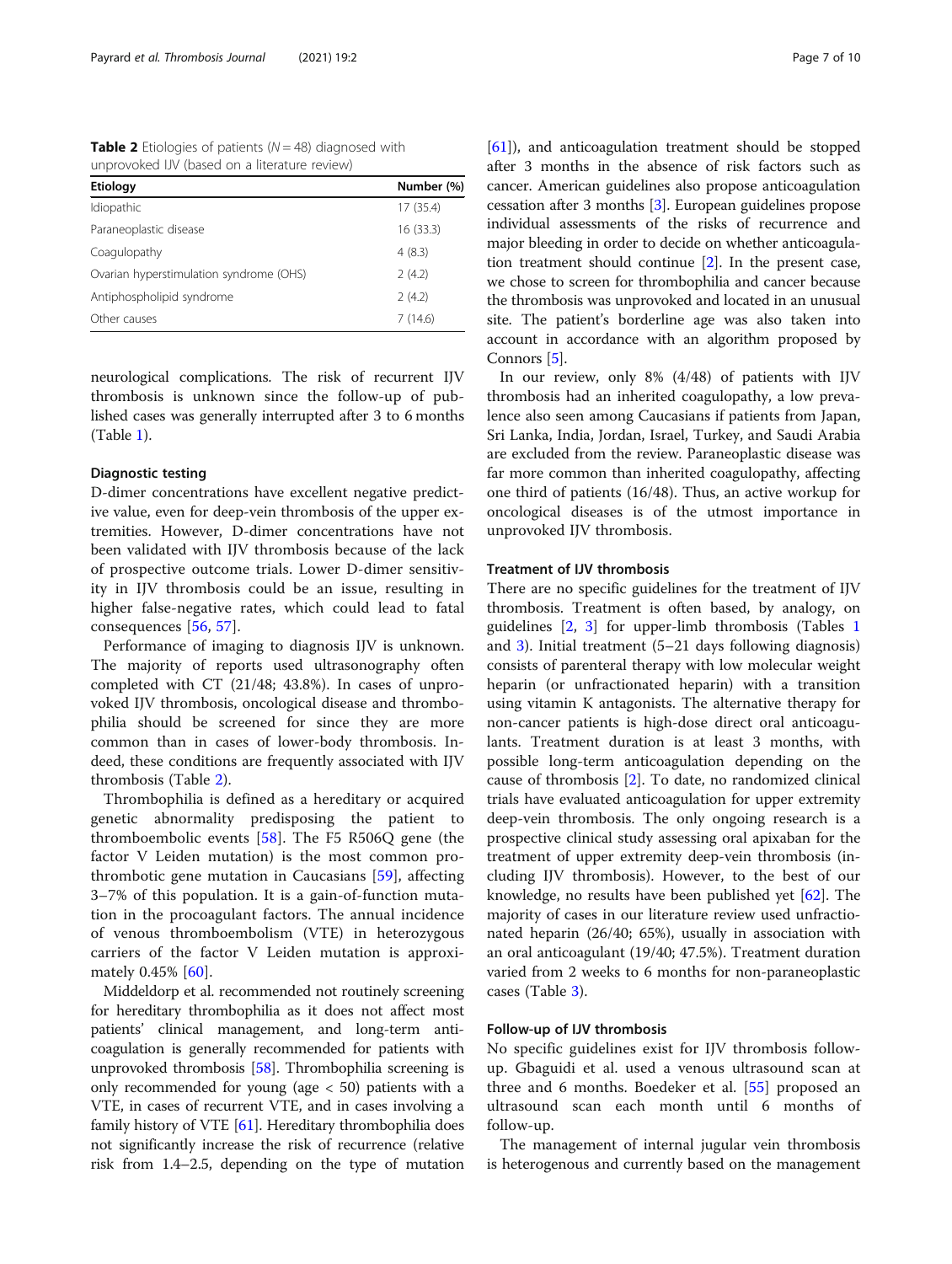<span id="page-7-0"></span>

|                   | <b>Table 3</b> Patient characteristics from the literature review (see |  |  |  |
|-------------------|------------------------------------------------------------------------|--|--|--|
| text for details) |                                                                        |  |  |  |

| Median age                 | 51 years old (16-88 y.o.)                      |
|----------------------------|------------------------------------------------|
| Sex                        | F: 26/48 (54.2%)                               |
|                            | M: 16/48 (33.3%)                               |
|                            | Unknown: 6/48 (12.5%)                          |
| Number of countries        | 17                                             |
| Modality of diagnostic     | US: 7/48 (14.6%)                               |
| imaging                    | CT: 11/48 (22.9%)                              |
|                            | US + CT: 19/48 (39.5%)                         |
|                            | US + MRI: 2/48 (4.2%)                          |
|                            | $US + CT + MRI: 2/48 (4.2%)$                   |
|                            | Other or unknown modality: 7/48<br>$(14.6\%)$  |
| Type of treatment          | Heparin only: 7/40 (17.5%)                     |
|                            | Heparin + oral anticoagulant: 19/40<br>(47.5%) |
|                            | Oral anticoagulant only: 3/40 (7.5%)           |
|                            | Other or unknown: 11/40 (27.5%)                |
| Type of oral anticoagulant | Vitamin K antagonists: 18/22 (81.8%)           |
|                            | Direct oral anticoagulants: 3/22 (13.6%)       |
|                            | Unknown: 1/22 (4.6%)                           |
| Treatment duration         | 3 months: 3/48 (6.25%)                         |
|                            | 6 months: 3/48 (6.25%)                         |
|                            | Long-term: 5/48 (10.4%)                        |
|                            | Other: 4/48 (8.3%)                             |
|                            | Unknown: 33/48 (68.8%)                         |
| Complications              | Pulmonary embolism: 3/48 (6.25%)               |
|                            | Neurological complication: 0/48 (0%)           |
|                            | Recurrent thrombosis: 2/48 (4.15%)             |
|                            | Extension of thrombosis: 1/48 (2.1%)           |
|                            | No complication: 42/48 (87.5%)                 |

Abbreviations: F female, M male, US ultrasound, CT computed tomography, MRI magnetic resonance imaging

of lower extremity deep-vein thrombosis, with a low rate of complications. The lack of guidelines and large series means that the modalities of diagnosis and treatment type and duration are variable. Given the low prevalence of IJV thrombosis, large, randomized studies would be hard to carry out. Data from our literature review suggest that treatments could tend towards those used for lower limb deep-vein thrombosis, but that the modalities of diagnosis and the duration of treatment and followup should be clarified.

#### Abbreviations

ARDS: Acute respiratory distress syndrome; BID: Bowel inflammatory disease; COPD: Chronic obstructive pulmonary disease; CT: Computed tomography; ENT: Ear, nose, and throat; IJV: Internal jugular vein; Jo1: Antihistidyl transferRNA synthetase antibodies; MRI: Magnetic resonance imaging; NSCLC: Nonsmall cell lung cancer; OHS: Ovarian hyperstimulation syndrome; RNP: Antiribonucleoprotein antibodies; SSA: Anti-Sjögren's syndrome type A antibodies; SSB: Anti-Sjögren's syndrome type B antibodies; Scl70: Antiscleroderma antibodies; Sm: Anti-Smith antibodies; US: Ultrasound; VTE: Venous thromboembolism

#### Acknowledgements

None.

#### Authors' contributions

LP contributed significantly to conceptualization, investigation, writing the original draft, reviewing, and editing. LI and JD contributed to data analysis, resources, visualization, and validation. GJ contributed significantly to conceptualization, validation and supervision, project administration, reviewing, and editing. All authors approved the submitted version.

#### Funding

No funding to declare.

#### Availability of data and materials

All data generated or analyzed during this study are included in this published article.

#### Consent for publication

The patient provided her written informed consent for the case report to be published.

#### Competing interests

The authors declare that they have no competing interests.

#### Author details

<sup>1</sup>Department of Internal Medicine, Neuchâtel Hospital Network, Rue de la Maladière 45, CH-2000 Neuchâtel, Switzerland. <sup>2</sup>Department of Internal Medicine, University of Lausanne, Lausanne, Switzerland. <sup>3</sup>Brigham and Women's Hospital, Harvard Medical School, Boston, MA, USA. <sup>4</sup>Department of Internal Medicine, Geneva University Hospitals (HUG), Gabrielle-Perret-Gentil 4, CH-1205 Geneva, Switzerland.

#### Received: 30 August 2020 Accepted: 29 October 2020 Published online: 06 January 2021

#### References

- 1. Raskob GE, Angchaisuksiri P, Blanco AN, et al. Thrombosis: a major contributor to global disease burden. Arterioscler Thromb Vasc Biol. 2014;34: 2363–71.
- 2. Mazzolai L, Aboyans V, Ageno W, et al. Diagnosis and management of acute deep vein thrombosis: a joint consensus document from the European Society of Cardiology working groups of aorta and peripheral vascular diseases and pulmonary circulation and right ventricular function. Eur Heart J. 2018;39:4208–18.
- 3. Kearon C, Akl EA, Comerota AJ, et al. Antithrombotic therapy for VTE disease: antithrombotic therapy and prevention of thrombosis, 9th ed: American College of Chest Physicians Evidence-Based Clinical Practice Guidelines. Chest. 2012;141:e419S–96S.
- 4. Solomon DH, Kavanaugh AJ, Schur PH. Evidence-based guidelines for the use of immunologic tests: antinuclear antibody testing. Arthritis Care Res. 2002;47:434–44.
- 5. Connors JM. Thrombophilia testing and venous thrombosis. N Engl J Med. 2017;377:1177–87.
- 6. Lip GYH, Frison L, Halperin JL, et al. Comparative validation of a novel risk score for predicting bleeding risk in anticoagulated patients with atrial fibrillation: the HAS-BLED (hypertension, abnormal renal/liver function, stroke, bleeding history or predisposition, labile INR, elderly, drugs/alcohol concomitantly) score. J Am Coll Cardiol. 2011;57:173–80.
- 7. Algoblan D, AlAitah L, Alotaibi AM. Internal Jugular and Subclavian Vein Thrombosis in a Post-liver Transplant Patient. Cureus. 2020;12:e6557.
- 8. Pratt DN, Patterson KC, Quin K. Venous thrombosis after nitrous oxide abuse, a case report. J Thromb Thrombolysis. 2020;49:501–3.
- 9. Agrawal A, Bajaj D, Ruben M, et al. Idiopathic Internal Jugular Vein and Subclavian Vein Thrombosis: A Rare Case Report. Cureus. 2019;11:e4005.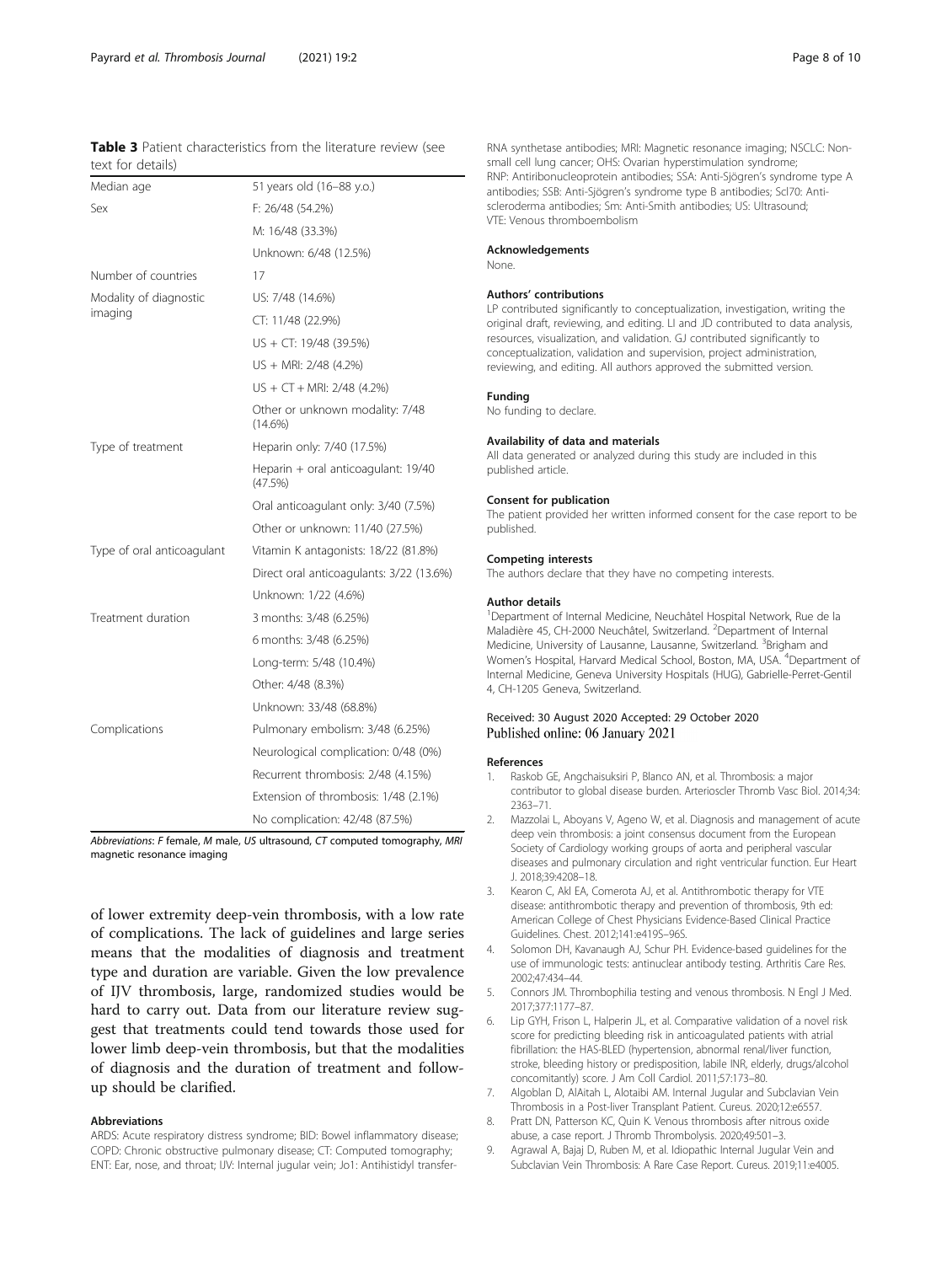- <span id="page-8-0"></span>10. Hahn J, Nordmann-Kleiner M, Hoffmann TK, et al. Thrombosis of the internal jugular vein in the ENT-department - Prevalence, causes and therapy: A retrospective analysis. Auris Nasus Larynx. 2019;46:624–9.
- 11. Matsuda W, Noguchi S, Fujiyama F. Pseudotumor cerebri and lung cancerassociated jugular vein thrombosis: Role of anatomical variations of torcular herophili. eNeurologicalSci. 2018;13:18–20.
- 12. Al-Zoubi NA. Spontaneous internal jugular vein thrombosis as primary presentation of antiphospholipid syndrome: case report. Vasc Health Risk Manag. 2018;14:153–5.
- 13. Jendoubi A. Incidental detection of spontaneous floating internal jugular vein thrombosis with acute pulmonary embolism. Saudi J Anaesth. 2017;11: 238–9.
- 14. Toratani M, Hayashi A, Nishiyama N, et al. Thrombosis in an Internal Jugular Vein and an Upper Limb Deep Vein Treated with Edoxaban. Intern Med Tokyo Jpn. 2017;56:1053–5.
- 15. Nomura T, Kato T, Keira N, et al. Idiopathic Internal Jugular Vein Thrombosis as Embolic Origin. Intern Med Tokyo Jpn. 2016;55:847–8.
- 16. Bandara AR, Wimalarathna H, Kalupahana R, et al. Internal jugular venous thrombosis due to Trousseau's syndrome as the presenting feature of metastatic prostate carcinoma: a case report. J Med Case Rep. 2016;10:104.
- 17. Efe SC, Poci N, Unkun T, et al. Nineteen-year-old female with idiopathic thrombosis of the internal jugular vein. Perfusion. 2015;30:341–4.
- 18. Onishi A, Inoue M, Imai T, et al. Nephrotic syndrome complicated with deep venous thrombosis in the upper extremities. Case Rep Nephrol Dial. 2015;5:1–5.
- 19. van den Broek R, van Balen M, Blaauwgeers J, et al. A 28-year-old pregnant woman with a very rare cause of jugular vein thrombosis. Neth J Med. 2014;72:224–6.
- 20. Altıntaş O, Gürsoy AE, Baran G, et al. Bilateral jugular vein and sigmoid sinus thrombosis related to an inherited coagulopathy: an unusual presentation. Case Rep Vasc Med. 2014;2014:873402.
- 21. Ghatak T, Singh RK, Baronia AK. Spontaneous central vein thrombosis in a patient with activated protein C resistance and dengue infection: An association or causation? J Anaesthesiol Clin Pharmacol. 2013;29: 547–9.
- 22. Papay P, Miehsler W, Tilg H, et al. Clinical presentation of venous thromboembolism in inflammatory bowel disease. J Crohns Colitis. 2013;7: 723–9.
- 23. Kunimasa K, Korogi Y, Okamoto Y, et al. Spontaneous internal jugular vein thrombosis associated with lung cancer. Intern Med Tokyo Jpn. 2013;52: 1849.
- 24. Honma H, Ohno T, Matsuzaki T, et al. Idiopathic internal jugular vein thrombosis in a patient with severe dizziness. J Echocardiogr. 2011;9: 119–20.
- 25. Ishida A, Matsuo S, Niimura K, et al. Cervical spontaneous spinal epidural hematoma with internal jugular vein thrombosis. J Neurosurg Spine. 2011;15: 187–9.
- 26. Gbaguidi X, Janvresse A, Benichou J, et al. Internal jugular vein thrombosis: outcome and risk factors. QJM Mon J Assoc Physicians. 2011;104:209–19.
- 27. Serinken M, Karcioglu O, Korkmaz A. Spontaneous internal jugular vein thrombosis: a case report. Kaohsiung J Med Sci. 2010;26:679–81.
- 28. Snijders MP, Morsink M, van Spronsen DJ, et al. Internal jugular vein thrombosis as paraneoplastic syndrome of primary ovarian non-Hodgkin's lymphoma. Eur J Gynaecol Oncol. 2010;31:675–8.
- 29. Handley TPB, Miah MS, Majumdar S, et al. Collet-sicard syndrome from thrombosis of the sigmoid-jugular complex: a case report and review of the literature. Int J Otolaryngol. 2010. Epub ahead of print 2010. <https://doi.org/10.1155/2010/203587>.
- 30. Leibman Y, Ayalon M, Steiner IP. Internal Jugular Venous Thrombosis After in Vitro Fertilization. J Emerg Med. 2009;37:29–31.
- 31. Chlumský J, Havlín J. Spontaneous jugular vein thrombosis. Acta Cardiol. 2009;64:689–91.
- 32. Pata YS, Ünal M, Gülhan S. Internal jugular vein thrombosis due to distant malignancies: two case reports and literature review. J Laryngol Otol. 2008; 122:318–20.
- 33. Mori A, Ibata M, Mashiko S, et al. Long-term administration of a lowmolecular-weight heparin contributed to successful treatment in a patient with primary mediastinal large B-cell lymphoma and venous thromboembolism. Clin Appl Thromb Off J Int Acad Clin Appl Thromb. 2008;14:468–71.
- 34. Kikuchi M, Yamamoto E, Shiomi Y, et al. Case report: internal and external jugular vein thrombosis with marked accumulation of FDG. Br J Radiol. 2004;77:888–90.
- 35. Cheang PP, Fryer J, Ayoub O, et al. Spontaneous bilateral internal jugular vein thrombosis: a sign of metastasis. J Laryngol Otol. 2004;118:570–2.
- 36. Unsal EE, Karaca C, Ensarí S. Spontaneous internal jugular vein thrombosis associated with distant malignancies. Eur Arch Oto-Rhino-Laryngol Off J Eur Fed Oto-Rhino-Laryngol Soc EUFOS Affil Ger Soc Oto-Rhino-Laryngol - Head Neck Surg. 2003;260:39–41.
- 37. Khandekar AA, Kumbhalkar SD, Salkar HR, et al. Protein S deficiency presenting as deep vein thrombosis--a case report. Angiology. 2003;54:605-8.
- 38. Thomas RV, Reid W, Perry DJ. Internal jugular vein thrombosis following invitro fertilization in a woman with protein S deficiency and heterozygosity for the prothrombin 3' UTR mutation, despite anticoagulation with heparin. Blood Coagul Fibrinolysis Int J Haemost Thromb. 2001;12:487–9.
- 39. Van den Noortgate N, Michielsen W, Afschrift M, et al. Spontaneous internal jugular vein thrombosis: primary manifestation of a colorectal adenocarcinoma in a very old woman. Acta Clin Belg. 2000;55:94–6.
- 40. Todros T, Carmazzi CM, Bontempo S, et al. Spontaneous ovarian hyperstimulation syndrome and deep vein thrombosis in pregnancy: case report. Hum Reprod Oxf Engl. 1999;14:2245–8.
- 41. Kalan A, Tariq M, Harar RP, et al. Spontaneous internal jugular vein thrombosis and recurrent laryngeal nerve palsy: a rare simultaneous presentation of an occult malignant neoplasm. J Laryngol Otol. 1996;110:1166–8.
- 42. Holland AJ, Childs PA, Beilin J, et al. Spontaneous thrombosis of the internal jugular vein as the initial presentation of the primary antiphospholipid syndrome. Aust N Z J Surg. 1996;66:854–5.
- 43. Hines JF, Tucker A, Grendys EC, et al. Spontaneous preoperative internal jugular and subclavian vein thrombosis associated with an early-stage synchronous ovarian/endometrial malignancy. Gynecol Oncol. 1995;56:298–301.
- 44. Langlieb AM, Dunton CJ, Carlson JA. Spontaneous internal jugular vein thrombosis associated with leiomyosarcoma of the omentum. Gynecol Oncol. 1992;47:125–6.
- 45. Carrington BM, Adams JE. Jugular vein thrombosis associated with distant malignancy. Postgrad Med J. 1988;64:455–8.
- 46. Kennedy KS, Tami TA, Friedman JC, et al. Spontaneous thrombosis of the internal jugular vein. Ann Otol Rhinol Laryngol. 1987;96:222–4.
- 47. Flinterman LE, Van Der Meer FJM, Rosendaal FR, et al. Current perspective of venous thrombosis in the upper extremity. J Thromb Haemost JTH 2008;6: 1262–66.
- 48. Shatzel JJ, O'Donnell M, Olson SR, et al. Venous thrombosis in unusual sites: A practical review for the hematologist. Eur J Haematol 2019;102:53–62.
- 49. Binnebösel M, Grommes J, Junge K, et al. Internal jugular vein thrombosis presenting as a painful neck mass due to a spontaneous dislocated subclavian port catheter as long-term complication: a case report. Cases J. 2009;2:7991.
- 50. Weaver LA, Kanter CR, Costantino TG. Effort thrombosis provoked by saxophone performance. J Emerg Med. 2019;56:323–6.
- 51. Ilhan E, Ture M, Yilmaz C, et al. Subclavian vein thrombosis extending into the internal jugular vein: Paget-von Schroetter syndrome. J Clin Med Res. 2009;1:178–80.
- 52. Sennström M, Rova K, Hellgren M, et al. Thromboembolism and in vitro fertilization - a systematic review. Acta Obstet Gynecol Scand. 2017;96:1045–52.
- 53. Hellgren M. Hemostasis during normal pregnancy and puerperium. Semin Thromb Hemost. 2003;29:125–30.
- 54. Kodama H, Fukuda J, Karube H, et al. Characteristics of blood hemostatic markers in a patient with ovarian hyperstimulation syndrome who actually developed thromboembolism. Fertil Steril. 1995;64:1207–9.
- 55. Boedeker CC, Ridder GJ, Weerda N, et al. Etiology and therapy of the internal jugular vein thrombosis. Laryngorhinootologie. 2004;83:743–9.
- 56. Douma RA, Mos ICM, Erkens PMG, et al. Performance of 4 clinical decision rules in the diagnostic management of acute pulmonary embolism: a prospective cohort study. Ann Intern Med. 2011;154:709–18.
- 57. Righini M, Perrier A, De Moerloose P, et al. D-dimer for venous thromboembolism diagnosis: 20 years later. J Thromb Haemost JTH. 2008;6: 1059–71.
- 58. Middeldorp S, van Hylckama Vlieg A. Does thrombophilia testing help in the clinical management of patients? Br J Haematol. 2008;143:321–35.
- 59. Rees DC. The population genetics of factor V Leiden (Arg506Gln). Br J Haematol. 1996;95:579–86.